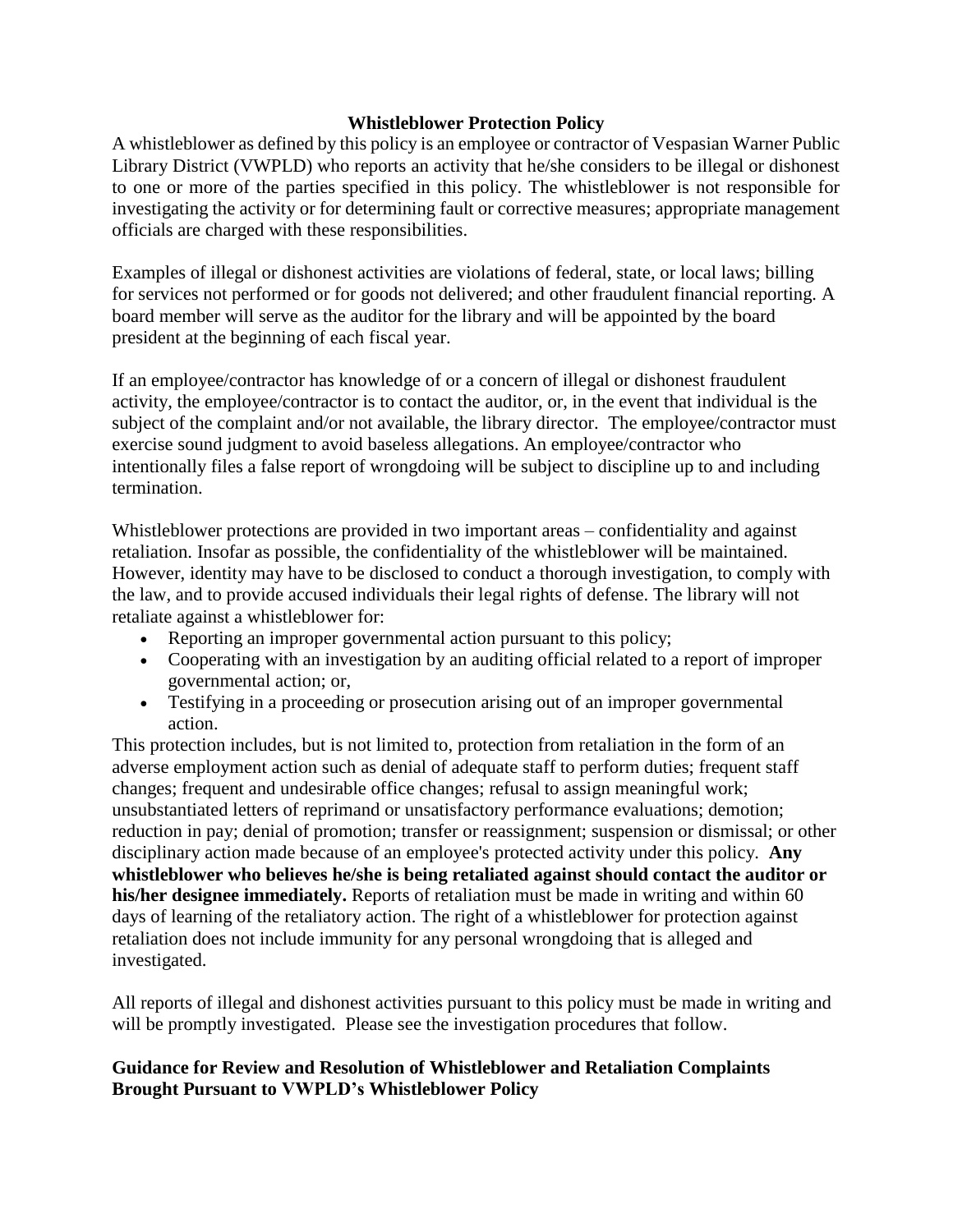- As directed in the policy, whistleblower and retaliation claim should be reported to the auditing official or, in the event they are unavailable and/or named in the complaint, to the library director. These individuals have the authority to appoint other members of the management team, board and/or outside counsel/consultants to assist with the investigation.
- Upon receiving such a report, the auditing official or his/her designee will consult with others (the board, outside counsel) to determine whether the claim falls under the whistleblower policy and, if so, how to best proceed. Employment-related concerns, including, but not limited to, harassment, discrimination, bullying, and other such workrelated complaints are not covered by this policy.
- Confidentiality of the individual making the complaint, as well as any witnesses, will be respected consistent with the library's need to investigate.
- After a written complaint is received by the auditor, a written acknowledgement notice may be sent to the complainant that may include a timeline for review, investigation, and resolution.
- The auditor or his/her designee may meet with the complainant, respondent, and/or other witnesses as a part of the investigation. The auditor or his/her designee has the authority to conduct multiple interviews, if needed. The auditor or his/her designee may also request written statements and/or other documentation that may be pertinent to the resolution of the complaint.
- If it is determined that the conduct that is the subject of the complaint involves fraud or illegal/egregious conduct, the auditor or his/her designee has the authority to conduct the investigation in a more formal manner. This may include a report to law enforcement agencies.
- Upon completion of the investigation, the complainant and respondent will be notified that the investigation has ended, and the decision made. This notification may take place orally or in writing. If the auditor or his/her designee determines this policy has been violated, the board will be notified. Remedies and discipline for policy violations will be in accordance with applicable law.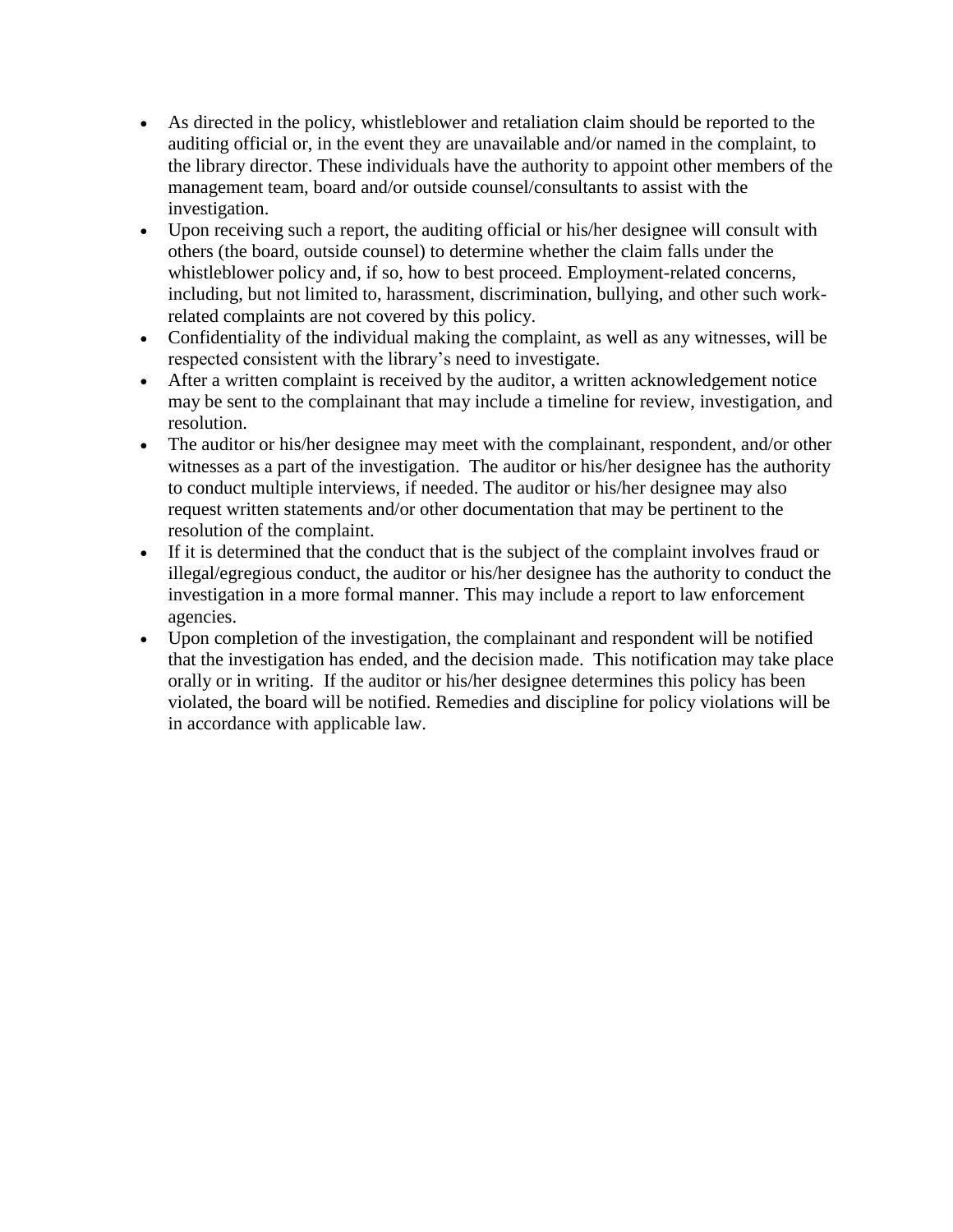## **Whistleblower Policy and Procedures**

### **Employee Acknowledgment**

### **(To Be Distributed Upon Hire and Annually Thereafter)**

I acknowledge that I have received a copy of the library's Whistleblower Policy and Procedures and understand that it is my responsibility to read it, understand it, and comply with it. I have also received a copy of Section 4.1 of the Public Officer Prohibited Activities Act. I understand that the library has the maximum discretion permitted by law to interpret, administer, change, modify, or delete this policy at any time (with or without notice). No statement or representation by a supervisor or manager or any other employee, whether oral or written, can supplement or modify this policy. Changes can only be made if approved in writing by the board. I understand that neither this policy nor any other communication by a management representative or any other employee, whether oral or written, is intended in any way to create a contract of employment. I understand that, unless I have a written employment agreement signed by an authorized member of the board, I am employed at will and this policy does not modify my at-will employment status. If I have a written employment agreement signed by the board or am subject to a collective bargaining agreement and this policy conflicts with the terms of my employment agreement or collective bargaining agreement, I understand that the terms of my employment agreement will control.

(Employee's Signature)

\_\_\_\_\_\_\_\_\_\_\_\_\_\_\_\_\_\_\_\_\_\_\_\_ (Employee's Printed Name) \_\_\_\_\_\_\_\_\_\_\_\_\_\_\_\_\_\_\_\_\_\_\_\_

\_\_\_\_\_\_\_\_\_\_\_\_\_\_\_\_\_\_\_\_\_\_\_\_

(Date)

#### 50 ILCS 105/4.1

Sec. 4.1. Retaliation against a whistleblower.

 (a) It is prohibited for a unit of local government, any agent or representative of a unit of local government, or another employee to retaliate against an employee or contractor who:

(1) reports an improper governmental action under this Section;

 (2) cooperates with an investigation by an auditing official related to a report of improper governmental action; or

(3) testifies in a proceeding or prosecution arising out of an improper governmental action.

 (b) To invoke the protections of this Section, an employee shall make a written report of improper governmental action to the appropriate auditing official. An employee who believes he or she has been retaliated against in violation of this Section must submit a written report to the auditing official within 60 days of gaining knowledge of the retaliatory action. If the auditing official is the individual doing the improper governmental action, then a report under this subsection may be submitted to any State's Attorney.

 (c) Each auditing official shall establish written processes and procedures for managing complaints filed under this Section, and each auditing official shall investigate and dispose of reports of improper governmental action in accordance with these processes and procedures. If an auditing official concludes that an improper governmental action has taken place or concludes that the relevant unit of local government, department, agency, or supervisory officials have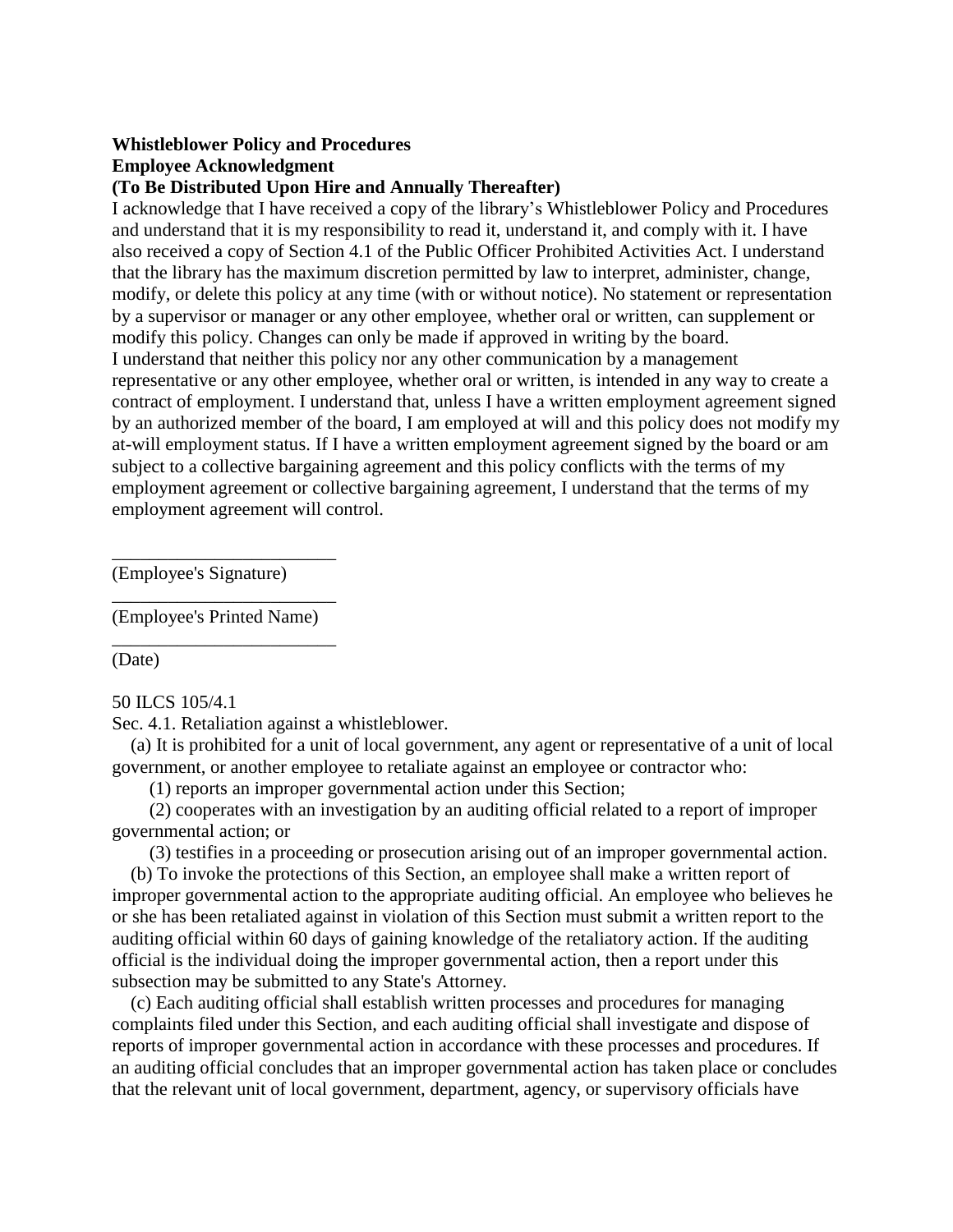hindered the auditing official's investigation into the report, the auditing official shall notify in writing the chief executive of the unit of local government and any other individual or entity the auditing official deems necessary in the circumstances.

 (d) An auditing official may transfer a report of improper governmental action to another auditing official for investigation if an auditing official deems it appropriate, including, but not limited to, the appropriate State's Attorney.

 (e) To the extent allowed by law, the identity of an employee reporting information about an improper governmental action shall be kept confidential unless the employee waives confidentiality in writing. Auditing officials may take reasonable measures to protect employees who reasonably believe they may be subject to bodily harm for reporting improper government action.

 (f) The following remedies are available to employees subjected to adverse actions for reporting improper government action:

 (1) Auditing officials may reinstate, reimburse for lost wages or expenses incurred, promote, or provide some other form of restitution.

 (2) In instances where an auditing official determines that restitution will not suffice, the auditing official may make his or her investigation findings available for the purposes of aiding in that employee or the employee's attorney's effort to make the employee whole.

 (g) A person who engages in prohibited retaliatory action under subsection (a) is subject to the following penalties: a fine of no less than \$500 and no more than \$5,000, suspension without pay, demotion, discharge, civil or criminal prosecution, or any combination of these penalties, as appropriate.

 (h) Every employee shall receive a written summary or a complete copy of this Section upon commencement of employment and at least once each year of employment. At the same time, the employee shall also receive a copy of the written processes and procedures for reporting improper governmental actions from the applicable auditing official.

(i) As used in this Section:

 "Auditing official" means any elected, appointed, or hired individual, by whatever name, in a unit of local government whose duties are similar to, but not limited to, receiving, registering, and investigating complaints and information concerning misconduct, inefficiency, and waste within the unit of local government; investigating the performance of officers, employees, functions, and programs; and promoting economy, efficiency, effectiveness and integrity in the administration of the programs and operations of the municipality. If a unit of local government does not have an "auditing official", the "auditing official" shall be a State's Attorney of the county in which the unit of local government is located within.

 "Employee" means anyone employed by a unit of local government, whether in a permanent or temporary position, including full-time, part-time, and intermittent workers. "Employee" also includes members of appointed boards or commissions, whether or not paid. "Employee" also includes persons who have been terminated because of any report or complaint submitted under this Section.

 "Improper governmental action" means any action by a unit of local government employee, an appointed member of a board, commission, or committee, or an elected official of the unit of local government that is undertaken in violation of a federal, State, or unit of local government law or rule; is an abuse of authority; violates the public's trust or expectation of his or her conduct; is of substantial and specific danger to the public's health or safety; or is a gross waste of public funds. The action need not be within the scope of the employee's, elected official's,